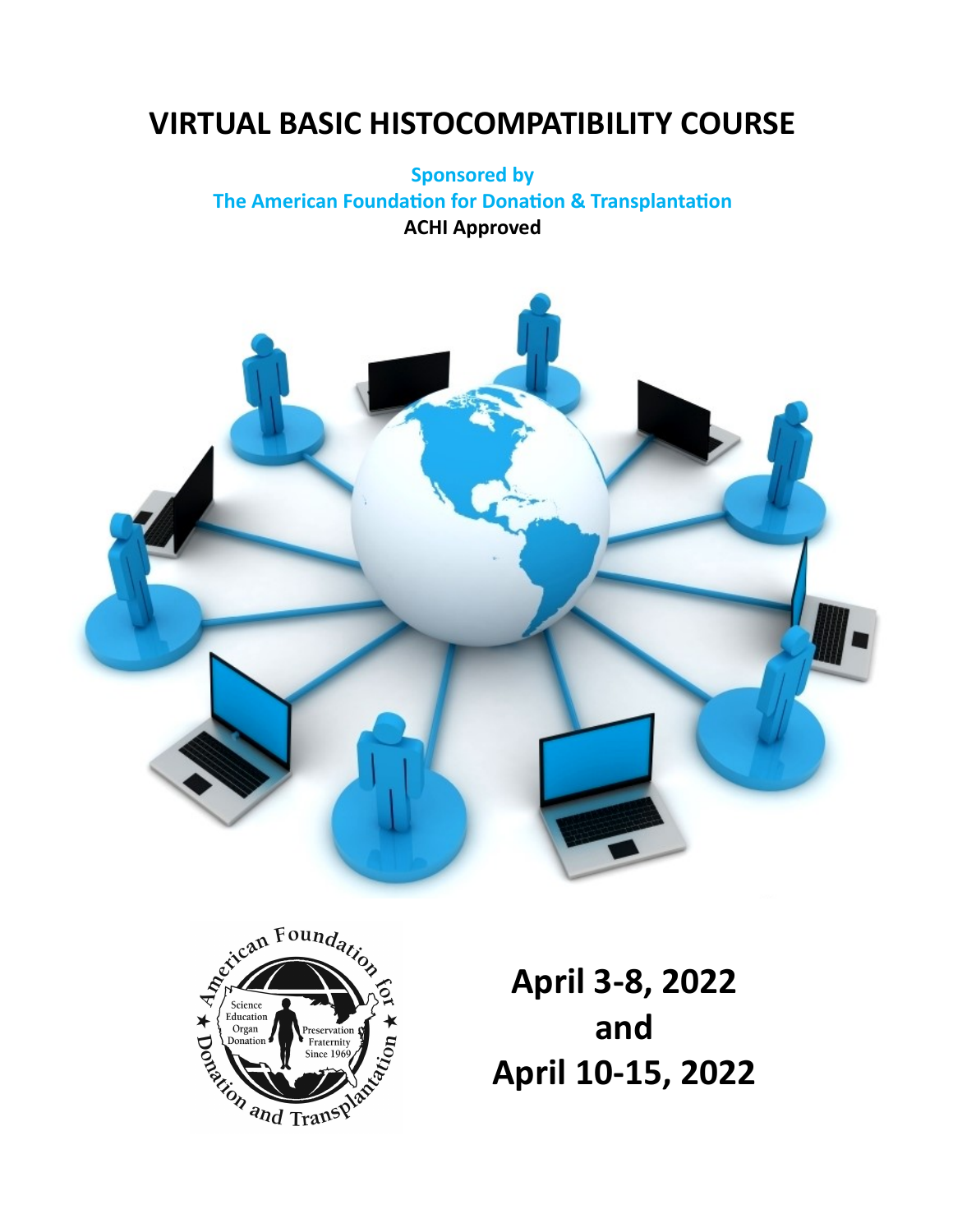**PURPOSE:** The curriculum is designed to provide the technician/technologist with a well rounded background in basic transplant immunology and related laboratory skills and provides the transplant fellow with basic immunology.

**OBJECTIVES:** By the end of the course, the successful student will:

1. Meet the needs of the beginning HLA technician/technologist by providing pertinent information about HLA testing, methodologies, and information necessary to meet the ASHI Statement of Competency.

**SYLLABUS:** Each student will receive a comprehensive course syllabus containing:

- Lecture summaries
- Lecture outlines
- References and bibliography

**CURRICULUM:** Course presentations will be pre-recorded and available for one week with Q&A sessions on Friday, April 8 and Friday, April 15. To accommodate all schedules, both AM and PM live Q&A sessions will be held and recorded for future reference.

**APPLICANT REQUIREMENTS:** Technologist in Histocompatibility Testing, with a minimum (3) months experience in an HLA Laboratory is eligible OR a B.S. in an appropriate biological science or MT(ASCP) or other appropriate registry.

*This course will have a limited number of registrants; early registration is recommended.*

*Call the AFDT Office at 804-323-9890 OR email Arlene Skinner at skinner@afdt.org with program questions.*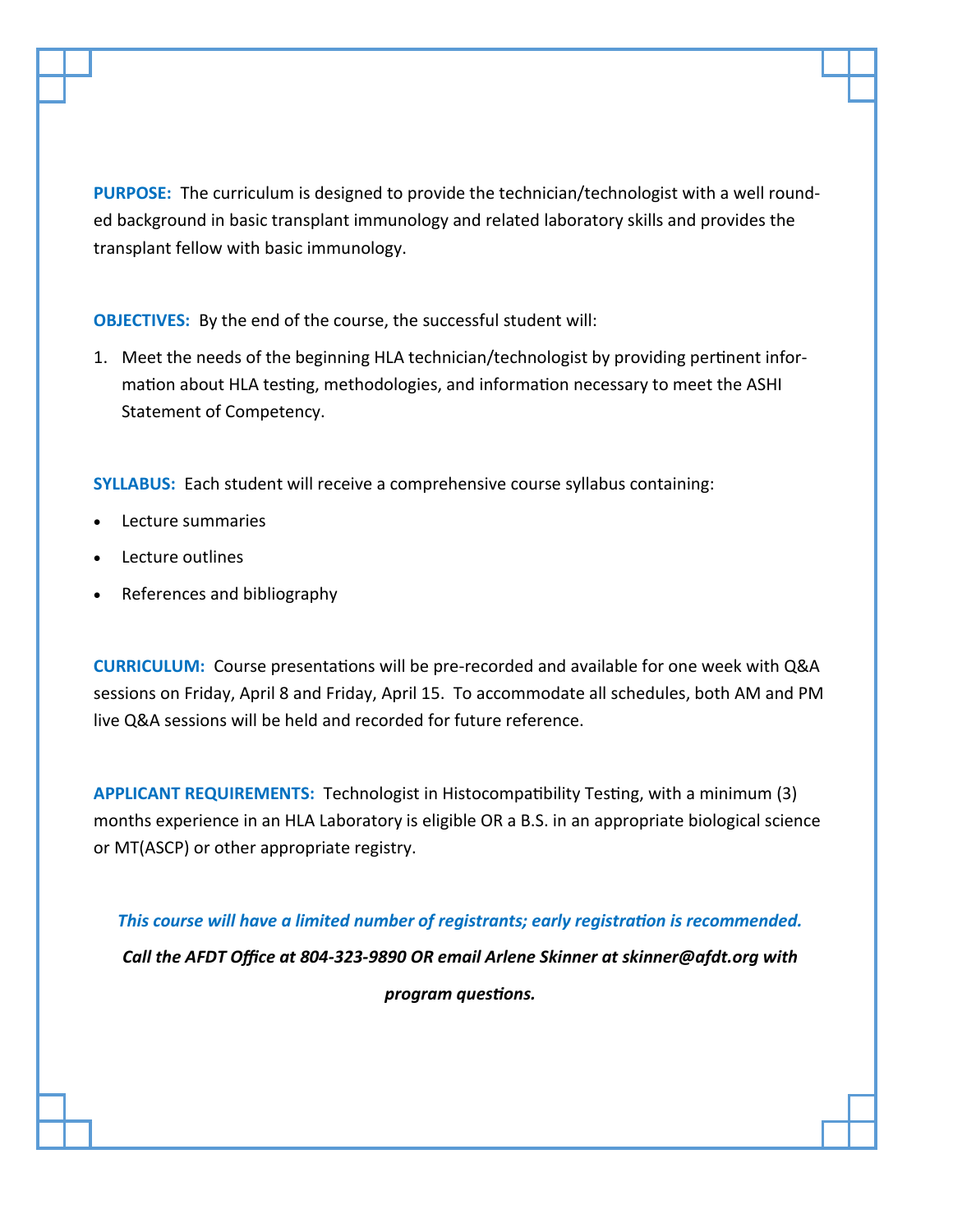# **ORGANIZING COMMITTEE**

**Amy Hahn, PhD, F(ACHI), Chairman**

Director, Albany Medical College Transplant Immunology Laboratory Albany, NY

## **Deborah Crowe, PhD, F(ACHI)**

Director, Tulane University HLA Laboratory New Orleans, LA

## **Michael Gautreaux, PhD, F(ACHI)**

Director, HLA/Immunogenetics Laboratory Wake Forest University Health Sciences Winston-Salem, NC

## **Robert Liwski, MD, PhD, FRCPC**

Medical Director, HLA Typing Laboratory Dalhousie University, Queen Elizabeth II HSC Halifax, Nova Scotia, Canada

# **INVITED SPEAKERS**

## **Walter Herczyk, MT(ASCP), CHS(ABHI)**

Director of Laboratory Services Gift of Life Michigan Ann Arbor, MI

## **Kelley Hitchman, MS, PhD, F(ACHI)**

Director, Histocompatibility & Immunogenetics Laboratory UT Health/University Transplant Center San Antonio, TX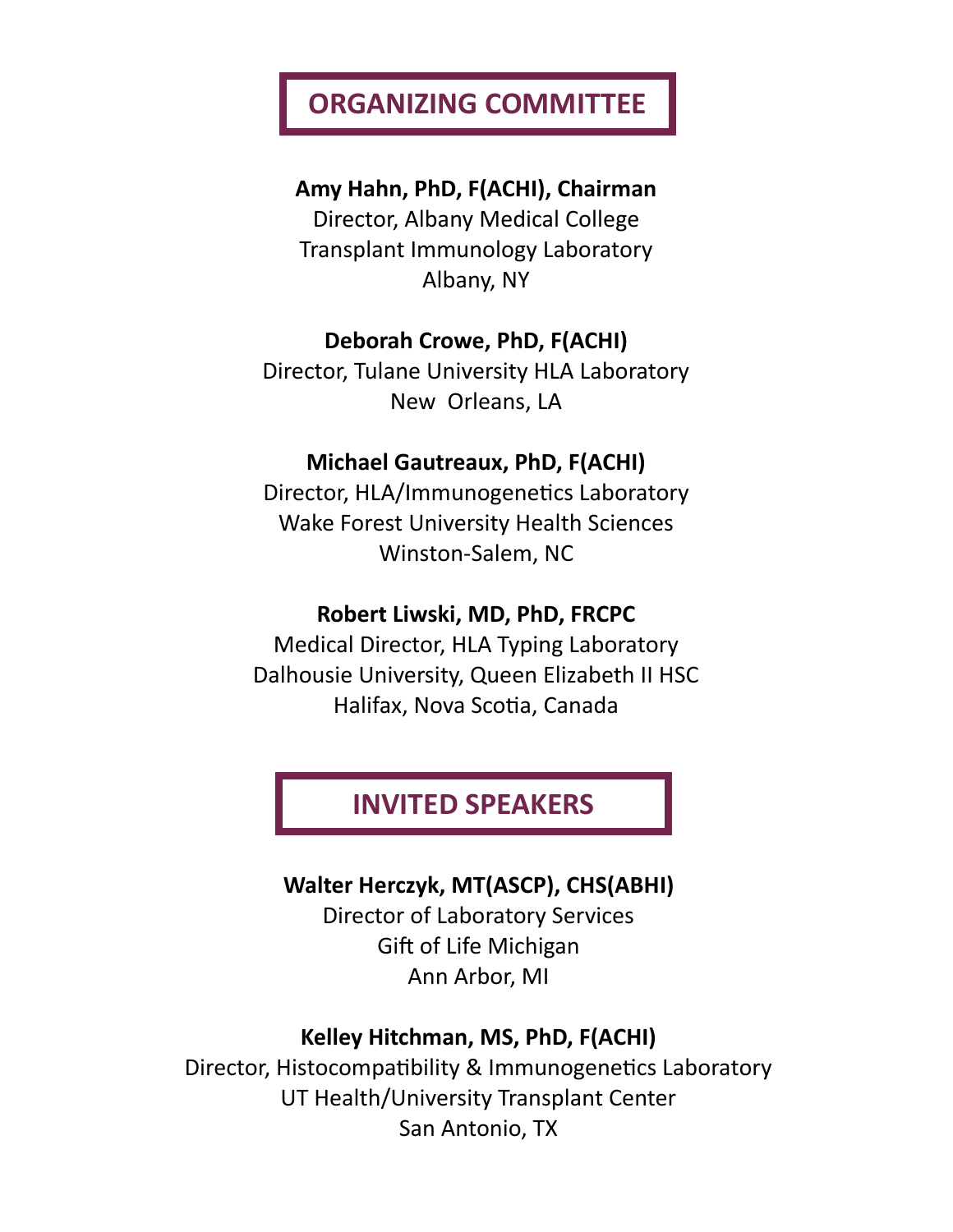

• Contact Arlene Skinner with program questions 804-323-9890 skinner@afdt.org

• Registration Fee per participant is \$200

• Online registration accepted only via Credit Card (no checks accepted)

• **Pre-recorded lectures should be viewed at your leisure the week of April 3-8 Live Q&A sessions will be held for these lectures Friday, April 8, 2022 10 —11 am ET and 5-6 pm ET**

• **A second set of pre-recorded lectures should be viewed at your leisure the week of April 10-15, 2022 Live Q&A sessions will be held for these lectures Friday, April 15, 2022 10 –11 am ET and 5-6 pm ET**

• **FEES ARE NON-REFUNDABLE**

 $e^{e^{e^{e^{e^{e^{e^{e^{e^{e^{e^{e^{e^{e^{e^{e^{e^{\cdot}}}}}}}}}}}}}}$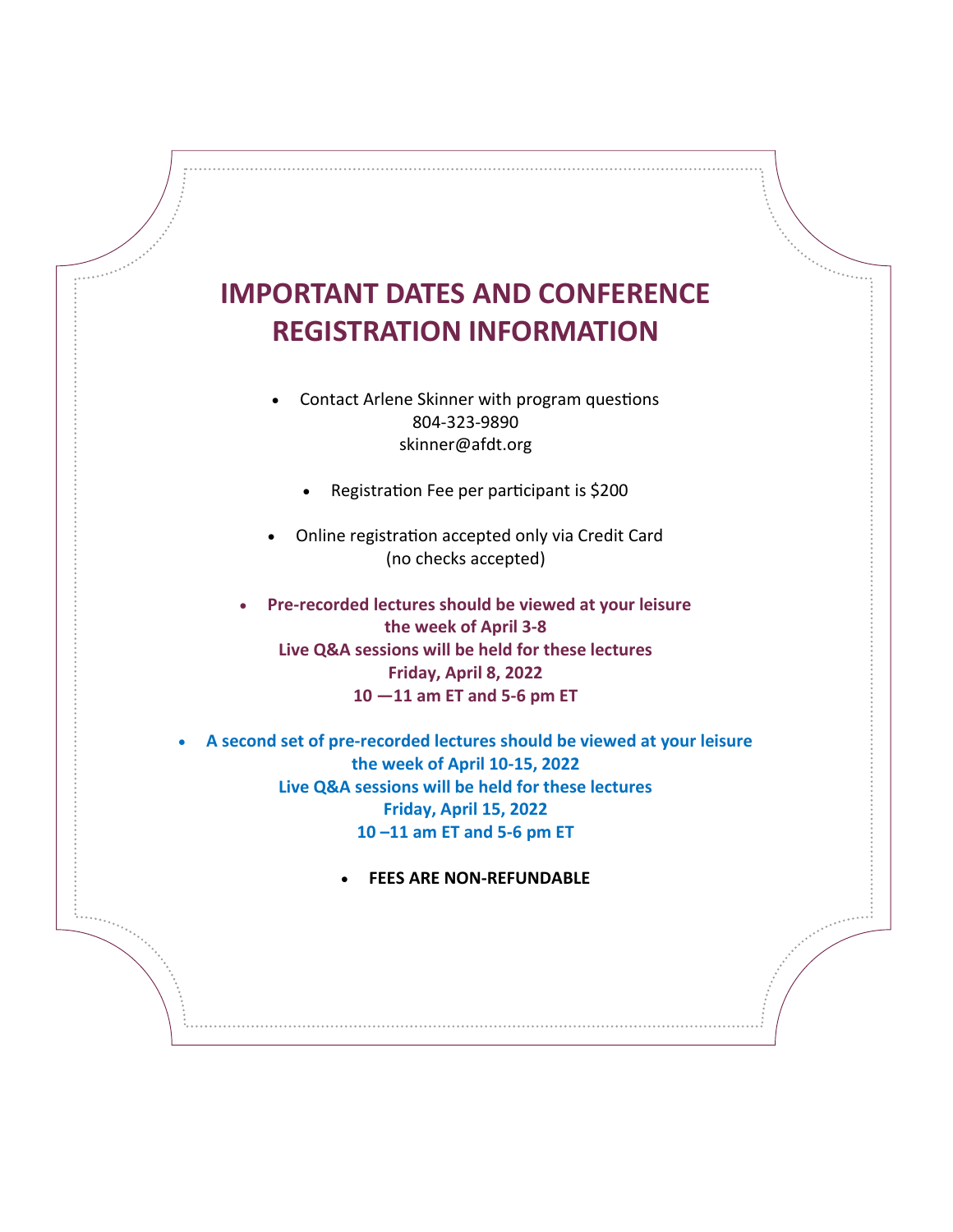## **BASIC HISTOCOMPATIBILITY COURSE—VIRTUAL CURRICULUM 2022**

### **WEEK 1 PRE-RECORDED LECTURES (APRIL 3-8)**

### **BASIC IMMUNOLOGY MOLECULAR TYPING**

**(A. Hahn) (M. Gautreaux)** Innate immunity mediators **Facilities** Adaptive immunity and a set of the DNA extraction Antibody structure, genetics, function Forward and Reverse SSOP T cell receptor structure, genetics, function Sequence-specific Primers MHC structure, polymorphism, inheritance Quantitative PCR/Real Time-PCR Antigen processing and presentation Sanger Sequencing-Based Typing T cell maturation, activation, effector functions Next Generation Sequencing Typing B cell development, activation QC & Troubleshooting Antibody response—humoral immunity Natural killer cell receptors, function

- 
- 

**(R. Liwski) (A. Hahn)** DNA Structure **History of HLA** Transcription and Translation CREGS, epitopes, eplets MHC Gene Organization **Polymorphism** 

(**K. Hitchman)** Disease Associations Innate and adaptive mechanisms of rejection HLA-associated drug hypersensitivity KIR Graft vs. Host Disease (GVHD) ABO Sensitization Preventative and therapeutic immunomodulation (induction, maintenance, desensitization) Immune memory/anamnestic responses

### **MOLECULAR GENETICS ALLELES, EPITOPES, HAPLOTYPES & DISEASE ASSOCIATIONS**

RNA Structure and Function **Protein and molecular terminology** DNA Replication Serology typing and crossreactivity Linkage Disequilibrium, haplotypes Naming of HLA antigens/alleles **TRANSPLANT IMMUNOLOGY** Null alleles, G and P groups, NMDP codes

# **LIVE Q&A SESSIONS (FRIDAY, APRIL 8) 10-11 AM AND 5-6 PM ET**